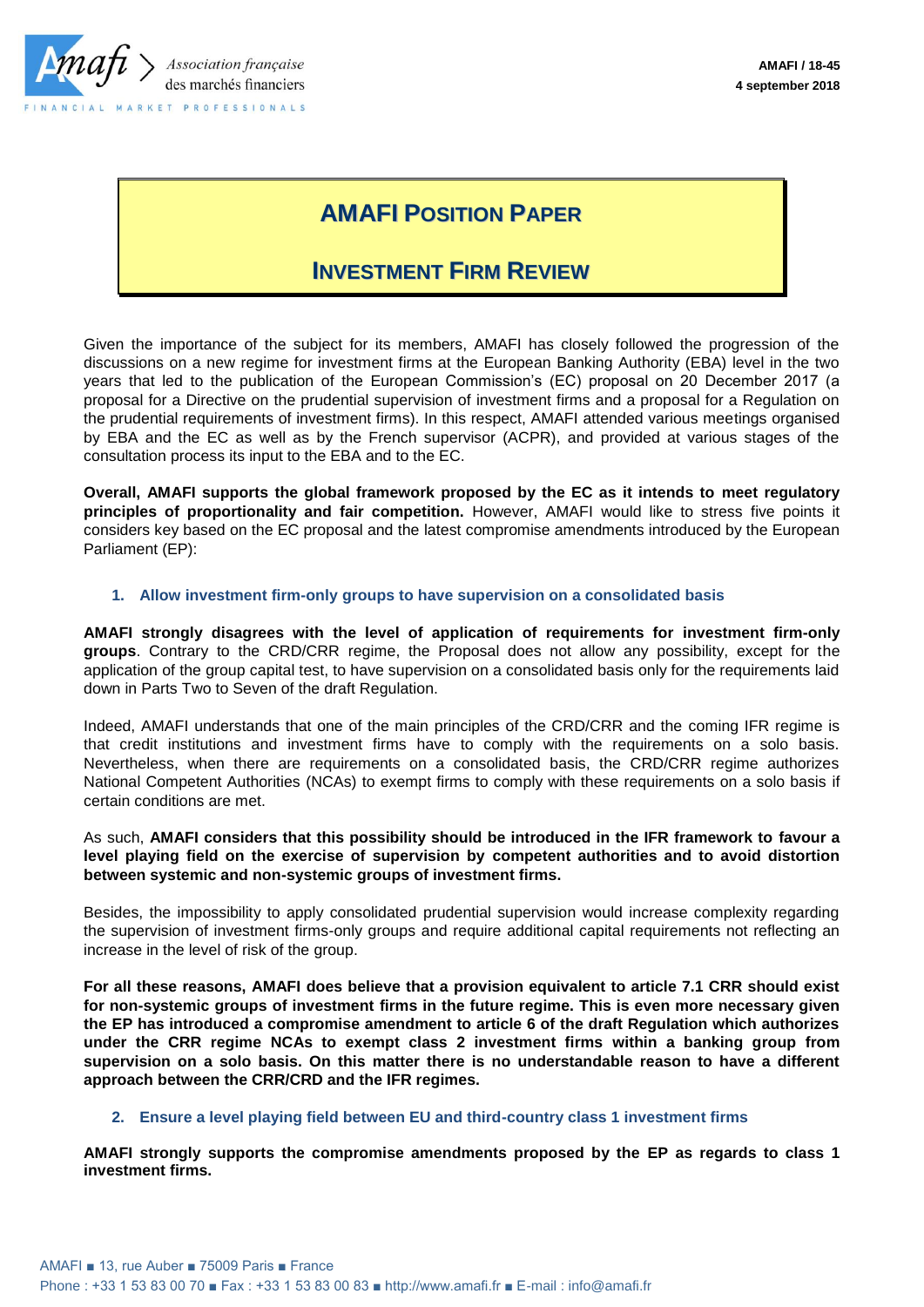

Regarding the quantitative threshold used in the definition of class 1 investment firms, the EP has introduced a compromise amendment to Article 60 of the draft Regulation precising that the threshold has to be considered at the highest level of consolidation. Such a requirement aims to ensure a level playing field between EU class 1 investment firms and third-country ones that carry out the same activities.

Moreover, as class 1 investment firms would be considered as credit institutions by amending the definition of Article 4 of the Regulation (EU) No 575/2013, such a modification could create potential unintended consequences on other Regulations or Directives (banking resolution, deposit schemes…). To that end, AMAFI supports the compromise amendment to Article 59 of the draft Regulation introducing a review clause carried out by the EC to assess the potential negative effects.

Last but not least, a new Article 35 (ba) of the draft Directive has been introduced within the compromise amendments, giving, in case the total value of the assets of an undertaking is below EUR 30 billion and the undertaking is part of a third-country global systemically important institution (G-SII), the supervisory responsibility for that undertaking to be transferred from the NCA to the SSM. **AMAFI supports such an amendment since it aims to avoid any regulatory arbitrage by investment firms that could try to circumvent the regulation.**

### **3. An equal exposure regime between class 2&3 investment firms and credit institutions**

From a general point of view AMAFI is not opposing the proposed definition of credit institutions and investment firms so long as it does not have inappropriate or unidentified effects on the CRD/CRR regime or other banking and financial regulations.

According to the proposed definition investment firms would no longer be classified as "institutions" but would fall into the "financial institution" category. **This change of classification should not end up with a modification of the calibration of the exposures required for credit institutions when dealing with investment firms subject to [Regulation (EU) ---/----[IFR]. This could create an unlevel playing field between credit institutions and investment firms which would be a negative outcome of the new regime.**

Given that, **AMAFI considers that the IFR regime should be deemed comparable to the CRR one in terms of robustness.**

### **4. Diversification of instruments for payment of variable remuneration**

AMAFI would like to underline that certain investment firms do not issue share and / or do not issue additional tiers 1 or tiers 2 instruments. For example, in partnership situation, the shares are not listed and held by "partners" only. Paying compensation with those shares is an issue because employees receiving those shares would not necessarily meet the criteria for joining the partnership; the proposed new rules would therefore interfere with the governance in place, which is not desirable.

Therefore, **AMAFI considers that given the different legal structures an investment firm may have, those firms shall be authorised instead to include an ad hoc firm level of solvency and financial performance payment criteria in their differed compensation scheme.** On the condition the firm can demonstrate the objective of alignment with the firm's risk profile is fulfilled. As such, AMAFI fully supports the compromise amendment introduced by the European Parliament in article 30 of the Directive which provides NCAs with the ability to approve the use of alternative arrangements.